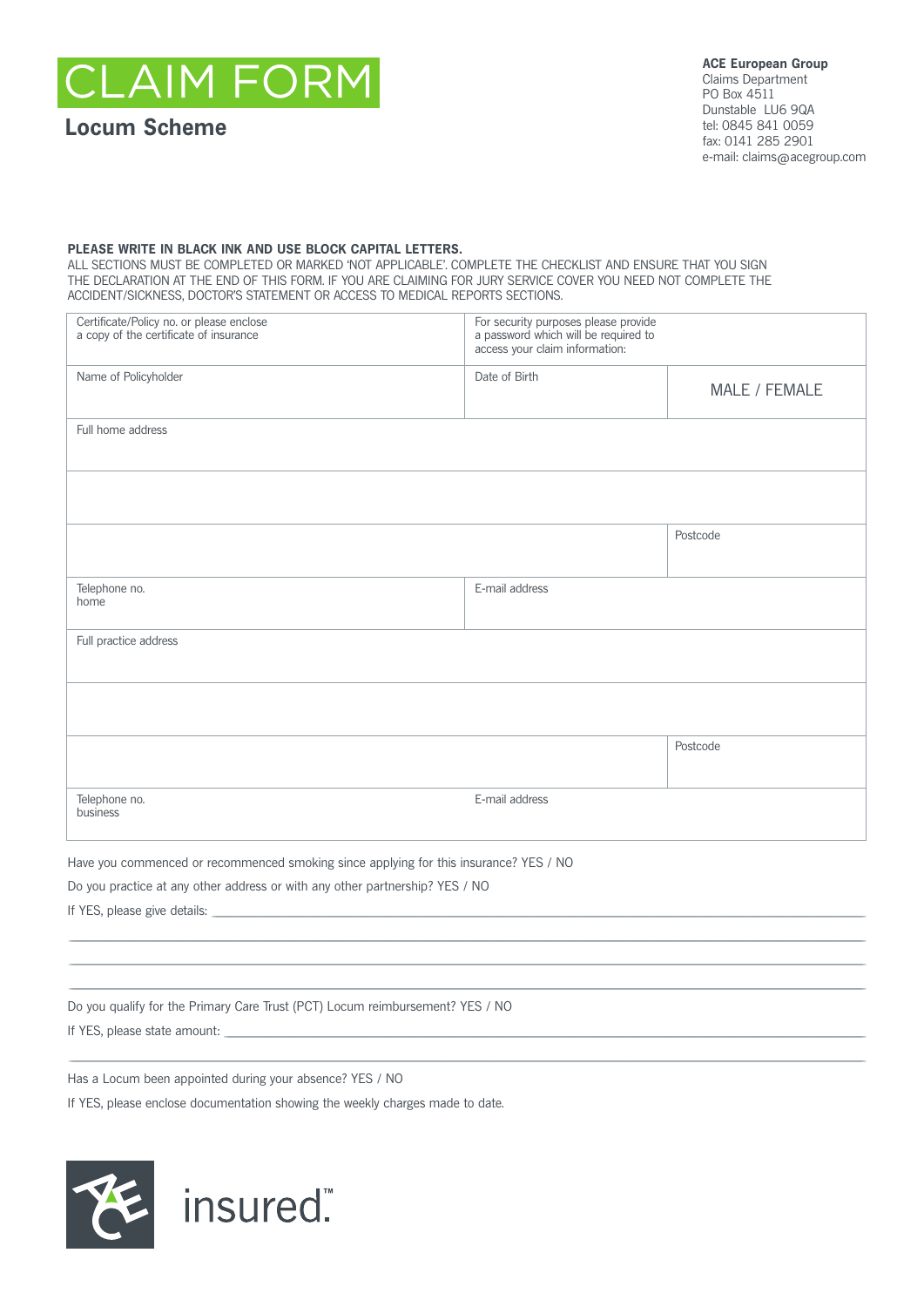# **ACCIDENT/SICKNESS DETAILS**

|                                                                                                                                                                                                                                                                      |                                   | am / $pm$ |
|----------------------------------------------------------------------------------------------------------------------------------------------------------------------------------------------------------------------------------------------------------------------|-----------------------------------|-----------|
| Please state:-                                                                                                                                                                                                                                                       |                                   |           |
|                                                                                                                                                                                                                                                                      |                                   |           |
|                                                                                                                                                                                                                                                                      |                                   |           |
|                                                                                                                                                                                                                                                                      |                                   |           |
| If accident please state fully:-                                                                                                                                                                                                                                     |                                   |           |
|                                                                                                                                                                                                                                                                      |                                   |           |
|                                                                                                                                                                                                                                                                      |                                   |           |
|                                                                                                                                                                                                                                                                      |                                   |           |
| Have you ever suffered from this illness before? YES / NO                                                                                                                                                                                                            |                                   |           |
| Have you previously claimed under this or a similar policy? YES / NO                                                                                                                                                                                                 |                                   |           |
|                                                                                                                                                                                                                                                                      |                                   |           |
| <b>JURY SERVICE</b>                                                                                                                                                                                                                                                  |                                   |           |
|                                                                                                                                                                                                                                                                      | Total Days Served: ______________ |           |
| Required documentation checklist:                                                                                                                                                                                                                                    |                                   |           |
| Certificate of Attendance from Jury Officer at the court                                                                                                                                                                                                             |                                   |           |
| Proof of you having engaged a Locum including dates of cover                                                                                                                                                                                                         |                                   |           |
| Copy of original summons letter                                                                                                                                                                                                                                      |                                   |           |
| Copy of your subsequent confirmation letter indicating the dates you were expecting to serve and confirming whether your attendance was<br>deferred.                                                                                                                 |                                   |           |
| Evidence to show all reasonable efforts were made to obtain a Locum, in the event that surgery cover was provided by a general medical<br>practitioner within your own general medical practice. In this event all claims are subject to a 25% reduction in benefit. |                                   |           |
| <b>GENERAL DETAILS</b>                                                                                                                                                                                                                                               |                                   |           |
| Please state your usual Doctor's name and address: example and according to the state of the state of the state of the state of the state of the state of the state of the state of the state of the state of the state of the                                       |                                   |           |
|                                                                                                                                                                                                                                                                      |                                   |           |
|                                                                                                                                                                                                                                                                      |                                   |           |
|                                                                                                                                                                                                                                                                      |                                   |           |
|                                                                                                                                                                                                                                                                      |                                   |           |

Please provide medical certificates for your period of incapacity.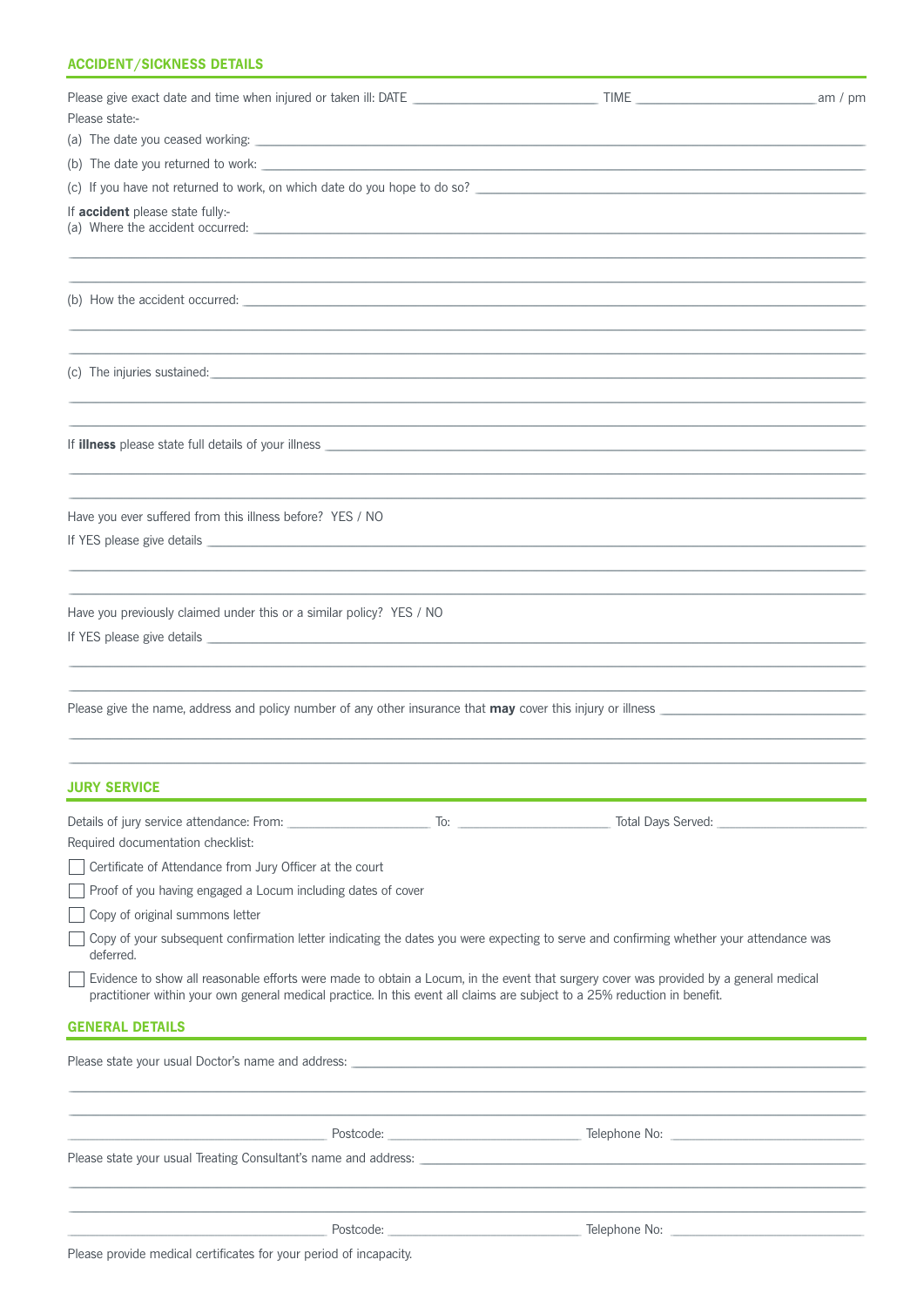# **DOCTOR'S STATEMENT**

| This section must be fully completed by attending doctor - any fee for completion of this section is the responsibility of the Insured Person                                                                                  |                         |
|--------------------------------------------------------------------------------------------------------------------------------------------------------------------------------------------------------------------------------|-------------------------|
|                                                                                                                                                                                                                                |                         |
|                                                                                                                                                                                                                                |                         |
|                                                                                                                                                                                                                                |                         |
|                                                                                                                                                                                                                                |                         |
| Final diagnosis: the contract of the contract of the contract of the contract of the contract of the contract of the contract of the contract of the contract of the contract of the contract of the contract of the contract  |                         |
|                                                                                                                                                                                                                                |                         |
| When did the patient first receive medical attention for this condition?                                                                                                                                                       |                         |
| Has the patient ever suffered with this or any similar condition before the present episode? YES / NO                                                                                                                          |                         |
|                                                                                                                                                                                                                                |                         |
|                                                                                                                                                                                                                                |                         |
| Are you the patient's usual Doctor: YES / NO                                                                                                                                                                                   |                         |
|                                                                                                                                                                                                                                |                         |
| On what date did incapacity commence?                                                                                                                                                                                          |                         |
| Is patient still incapacitated? YES / NO                                                                                                                                                                                       |                         |
|                                                                                                                                                                                                                                |                         |
|                                                                                                                                                                                                                                |                         |
| Was the patient hospitalised as a result of this condition? YES / NO                                                                                                                                                           |                         |
| Is there any additional information that you feel is relevant?                                                                                                                                                                 |                         |
|                                                                                                                                                                                                                                |                         |
|                                                                                                                                                                                                                                |                         |
| <b>SIGNED</b>                                                                                                                                                                                                                  | <b>DATE</b>             |
| Qualifications: Qualifications:                                                                                                                                                                                                |                         |
| Please use validation stamp or complete in block capitals:-                                                                                                                                                                    | <b>VALIDATION STAMP</b> |
| Name: when the contract of the contract of the contract of the contract of the contract of the contract of the contract of the contract of the contract of the contract of the contract of the contract of the contract of the |                         |
| Address:                                                                                                                                                                                                                       |                         |

Telephone No:

Thank you for your assistance in completing this form.

### **ACCESS TO MEDICAL REPORTS ACT 1988**

Before your attending doctor can give a medical report on this claim form which is a requirement of this claim, you must give your consent. Before giving your consent, you should be aware of your rights under the act which are summarised as follows:-

- 1. You may withhold your consent.
- 2. You may see the report before it is sent to us within 21 days from the date of this report.
- 3. You may ask to see the report for up to six months after the report is completed.
- 4. You may ask the Doctor to amend any part of the report which you consider to be incorrect or misleading. If the Doctor does not agree with your request you may attach your comments to the report.

NB: The Doctor may withhold all or part of the report from you if he considers that you may be physically or mentally harmed by it.

#### **PATIENT DECLARATION**

Having been made aware of my statutory rights under the Access to Medical Reports Act 1988 in connection with my claim

- 1. I hereby consent to ACE seeking medical information from any Doctor who at any time has attended me concerning conditions which affect my physical or mental health.
- 2.  $\Box$  I DO wish to see the report before it is sent to ACE **IDO NOT** wish to see the report before it is sent to ACE
- 3. I authorise such Doctor to disclose such information to ACE.
- 4. I agree that a copy of this consent shall have the validity of the original.